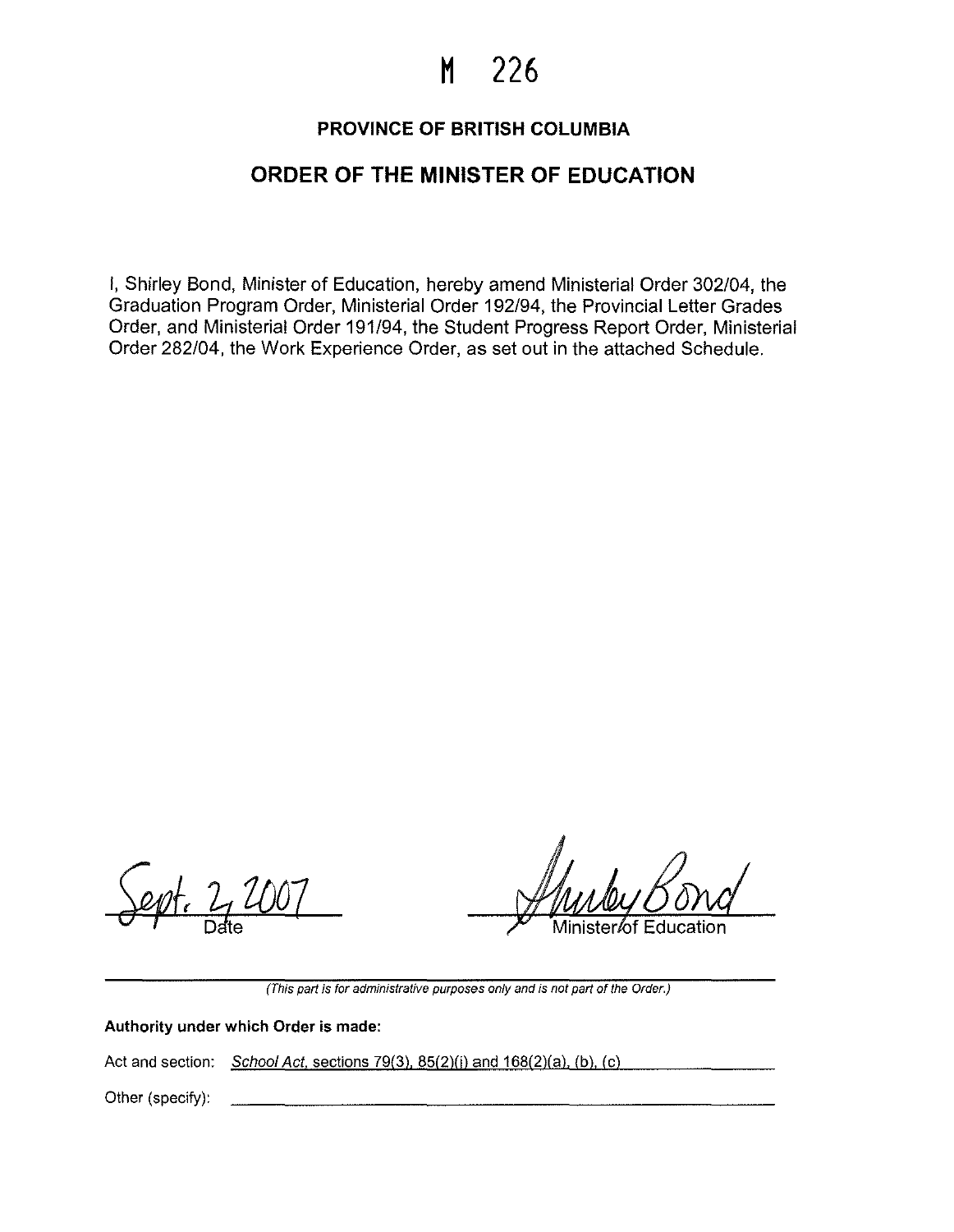# **Schedule**

## **Ministerial Order 302104, the Graduation Program Order, is amended as follows:**

#### **1. Section 1 is amended**

## **(a) by striking out the definition of** "Graduation Portfolio" **and substituting:**

"Graduation Transitions" means a collection of student documentation that demonstrates that the student has met the standards set out in the applicable educational program guide listed in Ministerial Order 333/99, the Educational Program Guide Order;

- **(b) by striking out** "school board" **in the definition of** '1ocal program" **and substituting** "board".
- **2. Section 4 is amended in subsection (2) in Table 1 by striking out the last two lines of the Table and substituting the following:**

|                    |                               | The property company for the company's the full state and |
|--------------------|-------------------------------|-----------------------------------------------------------|
| ------------------ | <b>Graduation Transitions</b> | ____<br>------                                            |

#### **3. Section 5 is amended by striking out subsection (5.1) and substituting the following:**

(5.1) For a student to successfully complete Graduation Transitions the student must obtain a Requirement Met letter grade, as defined in Ministerial Order 192/94, the Provincial Letter Grades Order.

- **4. Section 8 is amended in subsection (5)(b) by striking out** "school board" **wherever it appears and substituting** "board".
- **5. Section 9 is amended by striking out subsection (6) and substituting the following:**

(6) International students must earn graduation credit in Graduation Transitions under the supervision of a board.

#### **Ministerial Order 192194, the Provincial Letter Grades Order is amended as follows:**

- **6. Section 1 is amended by** 
	- **(a) striking out the definition** of"Graduation Portfolio" **and substituting:**

"Graduation Transitions" means a collection of student documentation that demonstrates that the student has met the standards set out in the applicable educational program guide listed in Ministerial Order 333/99, the Educational Program Guide Order;

**(b) striking out** "school board" **in the definition of** '1ocal program" **and substituting** "board".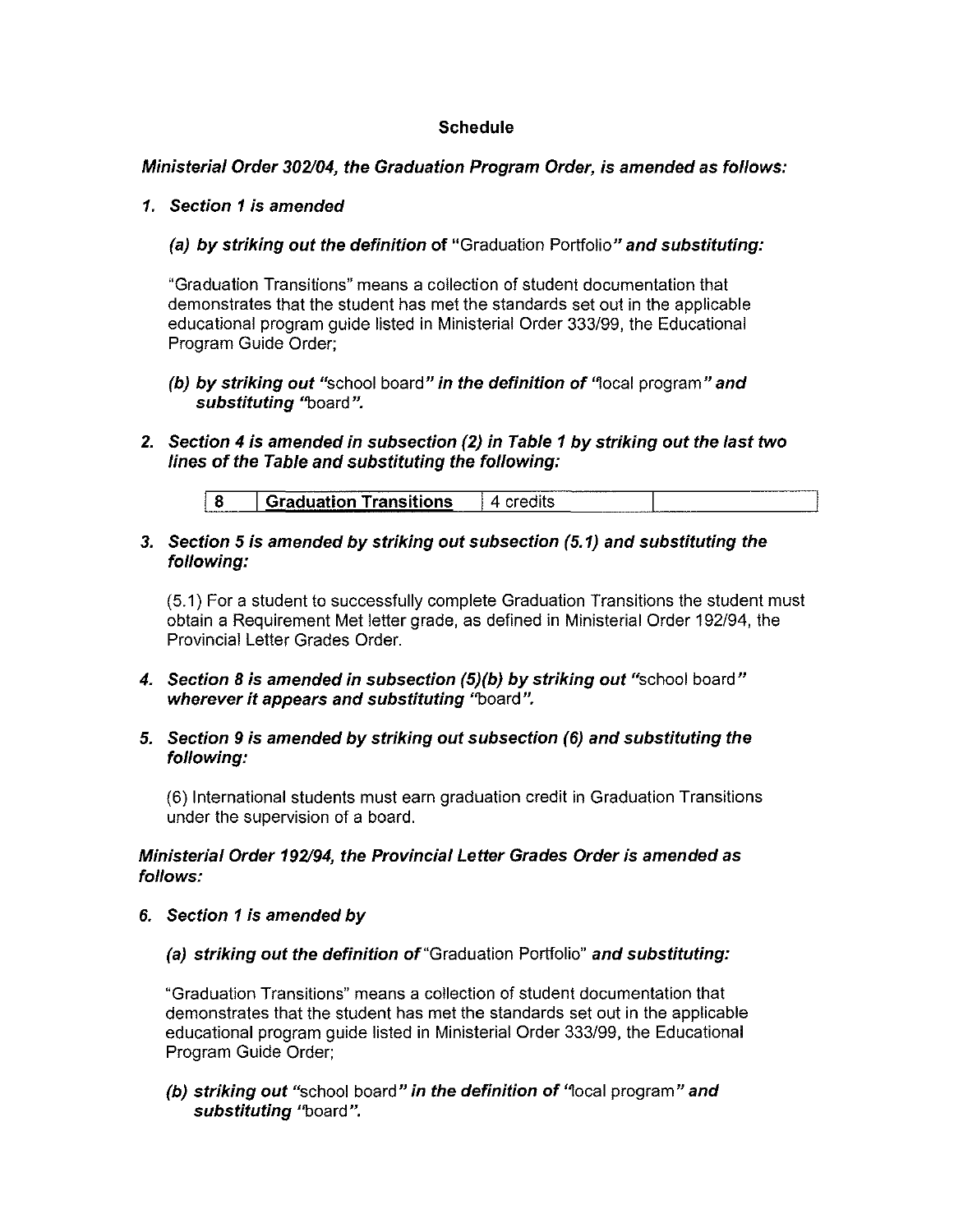## **7. Section 2 is amended in subsection (b) by**

#### **(a) striking out**

- **(i)** "(a)" **after** "Standing granted may be used", **and**
- *(ii)* "or (b) at the discretion of the Minister"
- *in the paragraph describing* "SG = (Standing Granted)";
- **(b) adding the following sentence at the end of the paragraph describing** "SG (Standing Granted)":

Standing Granted may not be used for Graduation Transitions.;

- **(c) striking out** "Transfer Standing may not be used for the Graduation Portfolio" **at the end of the paragraph describing** "TS = (Transfer Standing)"; **and**
- **(d) adding the following paragraph at the end:**
- RM = (Requirement Met) The student has met the learning outcomes set out in the applicable educational program guide for Graduation Transitions, listed in Ministerial Order 333/00, the Educational Program Guide Order. Requirement Met may only be used for Graduation Transitions.

#### **Ministerial Order 191/94, the Student Progress Report Order, is amended as follows:**

- **8. Section 1 is amended** 
	- **(a) in paragraph (b) of the definition of** "curriculum" **by striking out** "school board" **and substituting** "board";
	- **(b) by adding the following definition after the definition of** "curriculum":

**"Graduation Transitions"** means a collection of student documentation that demonstrates that the student has met the standards set out in the applicable educational program guide listed in Ministerial Order 333/99, the Educational Program Guide Order; **and** 

#### **(c) by striking out the definition of** "performance scale" **and substituting the following:**

**"performance scale"** means a performance scale, represented either as a graph or described in words, that shows progress in relation to the expected learning outcomes,

(a) for students in Kindergarten, as one of the following:

- (i) Exceeding Expectations,
- (ii) Meeting Expectations, or
- (iii) Approaching Expectations;
- (b) for students in grade 1 through 3, as one of the following: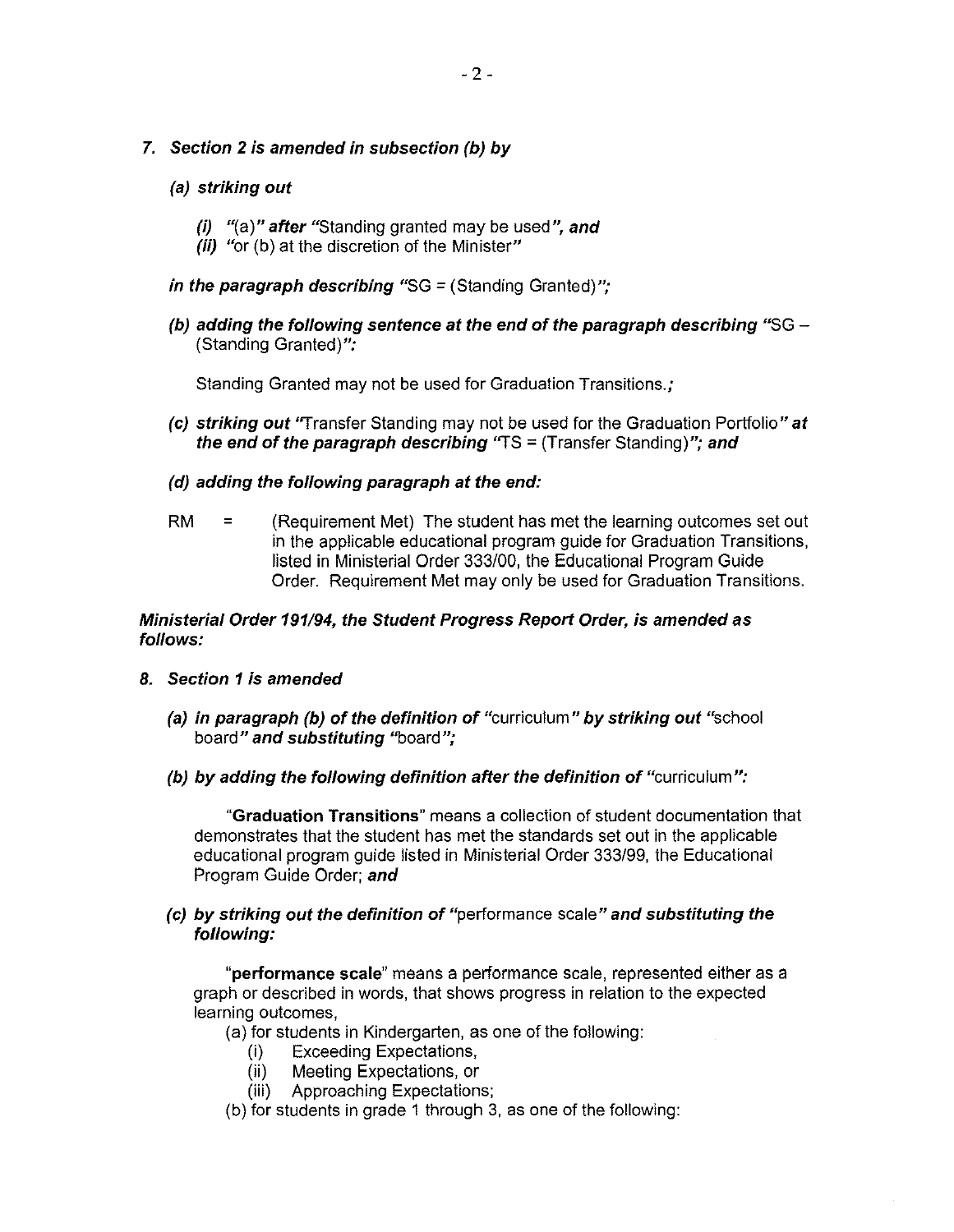- (i) Exceeding Expectations,<br>(ii) Meeting Expectations.
- Meeting Expectations,
- (iii) Approaching Expectations , or
- (iv) Not Yet Meeting Expectations;

# **9. Section 7 of Schedule 2 is amended by adding the following new subsection (2.1):**

(2.1) Boards must ensure that student progress reports for students working towards meeting the requirements of Graduation Transitions include comments on the student's progress in meeting the requirements in at least one of the 3 formal written student progress reports required under sections 4(2)(a) and 5(9)(a) of B.C. Reg. 265/89, the School Regulation.

#### **Ministerial Order 282104, the Work Experience Order, is amended as follows:**

## **10. Section 1 is amended**

#### **(a) adding the following definition after "In this order":**

- "Accelerated Credit Enrollment in Industry Training" means an educational program that allows students to earn credit toward both secondary school graduation and Level 1 or higher trades certification in relation to a program with requirements established by the Industry Training Authority;
- **(b) in the definition of** "Career Program" **by adding** "an Accelerated Credit Enrollment in Industry Training," **after** "work component and includes".
- **(c) by striking out the definition of** "Graduation Portfolio" **and substituting:**
- "Graduation Transitions" means a collection of student documentation that demonstrates that the student has met the standards set out in the applicable educational program guide listed in Ministerial Order 333/99, the Educational Program Guide Order;.

#### **11. Section 4 is amended in subsection (c) by striking out** 'ihe" **at the beginning of subparagraphs (i), (ii) and (iii).**

#### **12. Section 6 is repealed and the following is substituted:**

6. Despite section 4, a board may recognize a student's current or past paid employment as fulfilling the work experience:

- (a) as part of a Career and Personal Planning course provided the student satisfies the board that the employment
	- (i) supports the career, educational and personal objectives of the student, and
	- (ii) provides or provided for coverage for the student under the Workers Compensation Act as confirmed in writing by the student's employer;
- (b) as part of Graduation Transitions provided the student satisfies the board that the employment provides or provided for coverage for the student